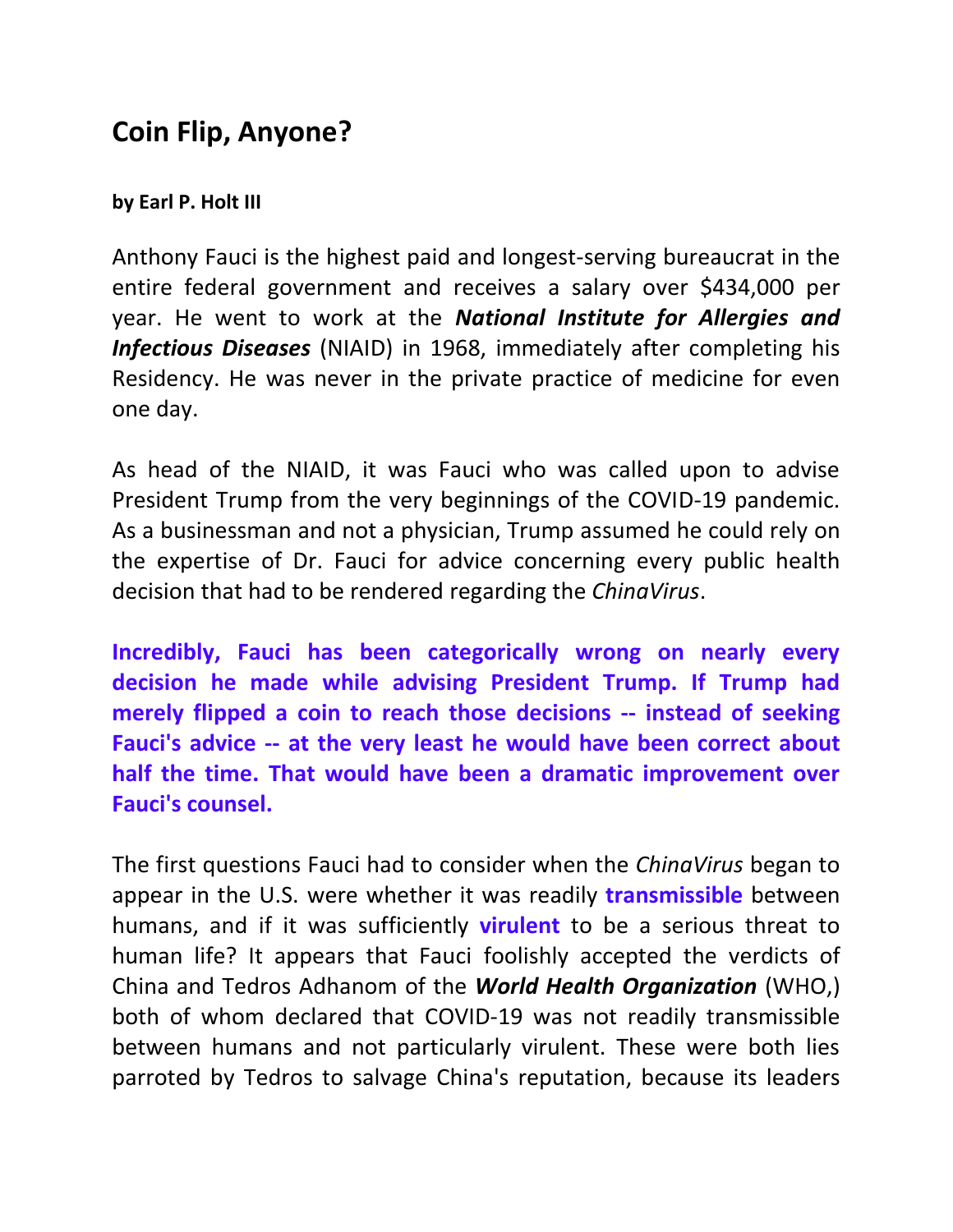got Tedros his position at the WHO. This disinformation cost America valuable time in responding effectively to the pandemic in its early stages.

A second question Fauci had to consider was whether or not the virus **originated in China's Wuhan Institute of Virology**, and if it was a form of the virus **found in nature**? Again, he foolishly listened to the WHO and concluded that it neither originated in China, nor was it a genetically-engineered virus. In fact, it was CLEARLY a geneticallyengineered virus whose "*gain of function*" research was undertaken for China's military at the *Wuhan Institute of Virology,* thanks to milliondollar grants from Fauci's NIAID that Fauci repeatedly denied awarding in testimony before Congress.

The next question confronting Fauci was whether the U.S. should **ban flights from China** to help slow the spread of the disease? Fauci initially disagreed with the proposal, and claimed that travel restrictions were "*irrelevant*" because "*you can't keep out the entire world.*" By now, however, Trump had probably begun to lose confidence in Fauci and wisely over-ruled him on the issue of banning flights from China.

Fauci then had to consider whether the U.S. should **rely on "***herd immunity***"** to ride out the pandemic, or encourage states to order *lockdowns* of small businesses and churches to fight its spread? As a bureaucrat who has *NEVER* worked in the private sector, Fauci ignored their economic damage and acquiesced in shut-downs and quarantining of families and individuals rather than pursue the goal of *herd immunity* to flatten the "*spike*" in new cases.

Fauci's next dilemma was whether the *ChinaVirus* should be treated with existing **therapeutics** like *HCQ* and *Ivermectin*, or with new, expensive and highly invasive therapies like *Remdesivir*? Fauci rejected both HCQ and *Ivermectin*, which have been around for decades, were readily available "*on the shelf*" and in generic form, and cost \$10 and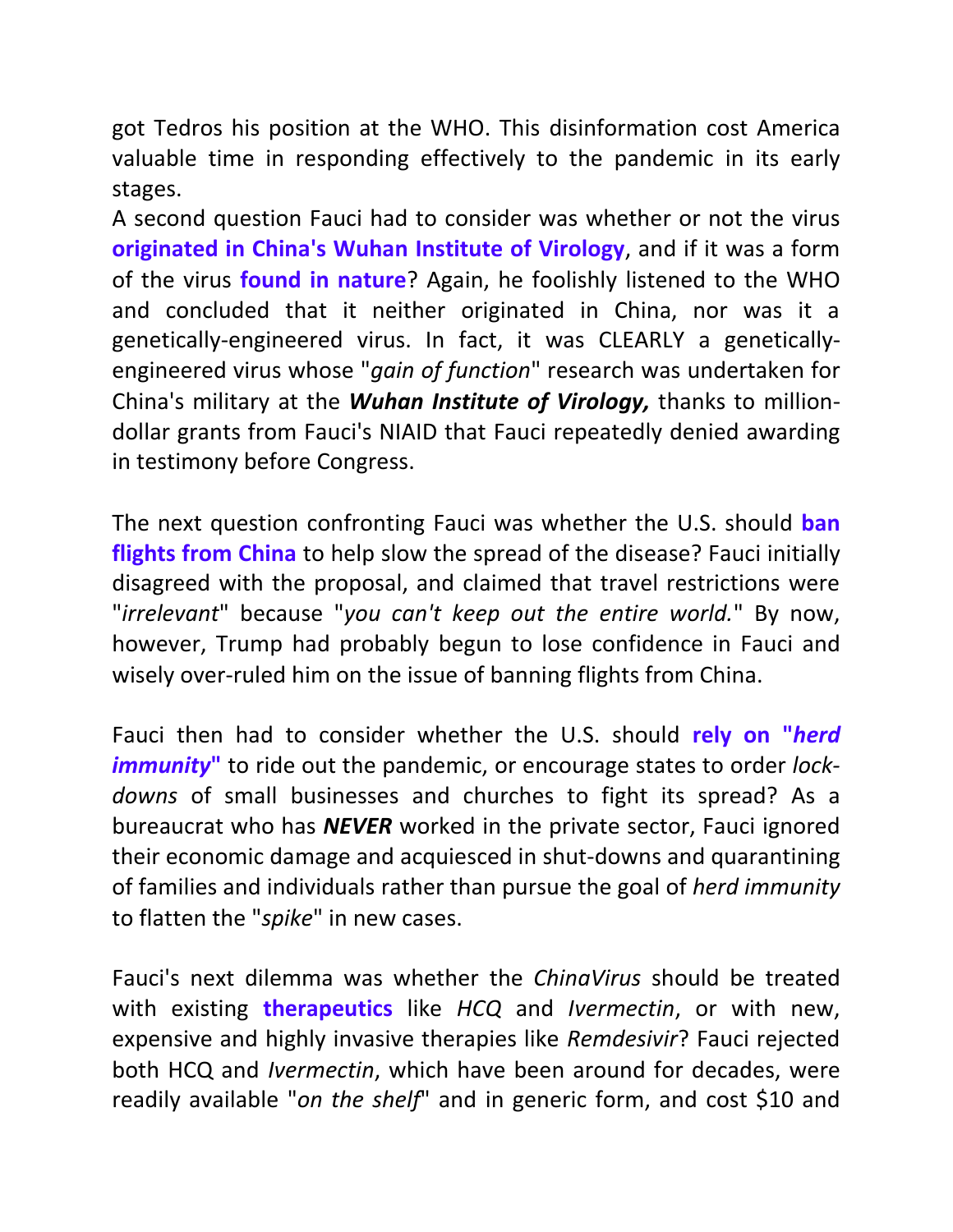\$20 for a full course of treatment. Even two years later, both have proved to be the most effective treatments for the *ChinaVirus* yet found. Instead, Fauci recommended *Remdesivir,* which costs almost \$4,000 per course of treatment, isn't very effective, has some very serious side-effects, and is quite invasive since it involves intravenous infusions.

Fauci's next decision was whether we should treat the virus with **therapeutics or vaccinate** against it? Fauci rejected the inexpensive, readily available and extremely safe therapeutics like *HCQ* and *Ivermectin*, and advised President Trump to throw billions of dollars at Fauci's pals in the pharmaceutical industry to rush through vaccines that have largely proved to be ineffective, but quite dangerous in terms of their side-effects.

Next, Fauci was forced to decide whether the federal government should **mandate masks** or not? Here he vacillated from no to yes and then back to no. Two years later, it's pretty obvious that most public health experts dismiss masks as having very little effect on the spread of the *ChinaVirus*, and most people resent having to wear them. It is primarily "*Democrat*" politicians who seem to prescribe them.

Finally, Fauci was confronted with the question whether the federal government should force American citizens to be **vaccinated** in order to keep their jobs or be able to travel? Here again, Fauci -- the life-long bureaucrat -- endorsed mandatory vaccinations after equivocating for a while.

It's always tenuous to infer motives in people, no matter how tempting. However, we can simply look at Fauci's decisions: we know from his endless TV appearances where Fauci stood on each of the often critical public health questions surrounding the *ChinaVirus*, and his decisions are now a matter of public record.